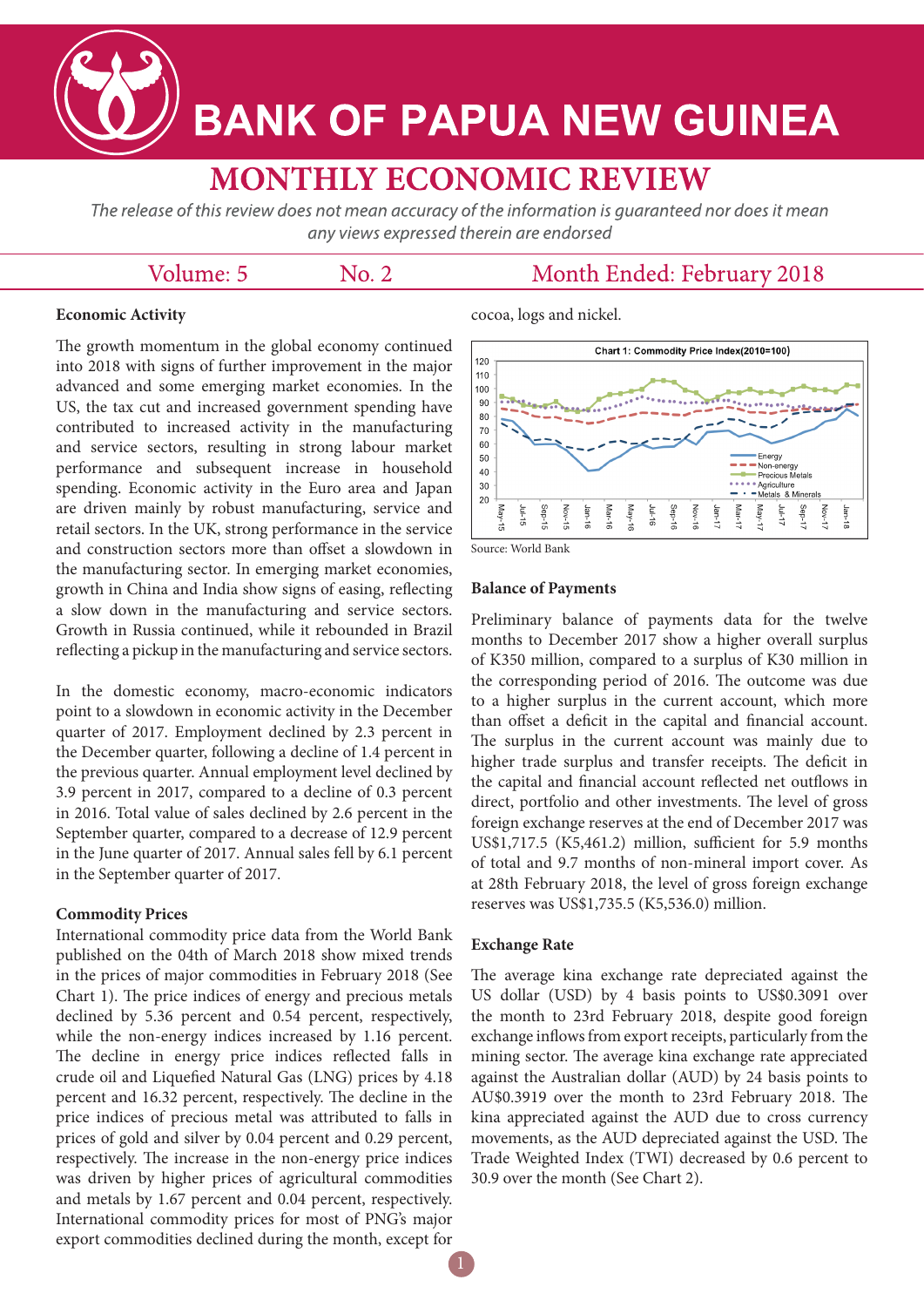

#### **Inflation**

Annual headline Consumer Price Index (CPI) was 4.7 percent in December quarter of 2017, compared to 5.1 percent in the September quarter. Price increases were reflected in most of the expenditure groups, mainly in the 'Alcohol, beverage, tobacco and betelnut' expenditure group with 12.0 percent, 'Health' with 10.6 percent, 'Household equipment' with 6.9 percent, 'Recreation' with 6.2 percent, 'Transport' with 5.3 percent and 'Housing' expenditure group with 5.0 percent. All the other expenditure groups recorded marginal increases. The annual underlying measures of inflation for Trimmed mean was 4.4 percent, and Exclusion-based was 2.3 percent (See Chart 3).



Annual headline Retail Price Index (RPI) was 4.3 percent over the twelve months to January 2018, compared to 0.7 percent over the twelve months to December 2017. This was attributed to price increases of 5.6 percent in the 'Food' expenditure group, 2.8 percent in the 'Drinks, tobacco and betelnut' and 1.9 percent in the 'Rents, council charges, fuel/power' expenditure groups. Annual 'RPI excluding seasonal' increased by 6.5 percent and 'RPI excluding seasonal and fuel' increased by 6.4 percent over the twelve months to January 2018. Quarterly headline RPI was 3.3 percent, while the monthly headline RPI was 0.6 percent for January 2018 (See Chart 4).



#### **Fiscal Operations**

The preliminary fiscal outcome of the National Government for 2017 show a deficit of K1,794.7 million, compared to a deficit of K3,086.9 million in 2016. This represents 2.4 percent of nominal Gross Domestic Product (GDP). The lower deficit reflected a higher total revenue outcome of K11,525.0 million, an increase by K545.8 million, compared to the planned revenue in the 2017 Supplementary Budget. The higher revenue was mainly attributed to increased tax revenue and project grants by K271.8 million and K471.8 million, respectively. Total expenditure of K13,319.7 million, was K464.1 million higher than the 2017 Supplementary Budget, reflecting a higher recurrent expenditure.

#### **Domestic Interest Rates & Monetary Aggregates**

Over the month to week-ending 23rd February 2018, the Central Bank Bill (CBB) rate for the 28-day term remained at 1.40 percent, and the 63-day term remained at 2.35 percent. There was no allocation for the other terms during that period. At the Treasury bill auction, the 182-day term interest rate decreased to 4.72 percent from 4.73 percent, while the 273-day and 364-day rates remained unchanged at 6.76 percent and 8.04 percent, respectively. During the same period, the weighted average interest rates on wholesale deposits above K500,000 mostly declined, except for 180-day term. The weighted average rates for the 30-day, 60-day and 90-day terms decreased to 0.03 percent, 0.11 percent and 0.92 percent, respectively, from 0.20 percent, 0.24 percent and 1.46 percent. The 180-day rate increased to 2.61 percent from 0.89 percent (See Chart 5).



Broad money supply decreased by 1.1 percent over the year to January 2018, compared to an increase of 10.0 percent in the corresponding period of 2017. This was mainly due to decreases in net claims on the Government and private sector credit. Monetary base decreased by 15.4 percent over the year to January 2018, compared to an increase of 24.3 percent in the corresponding period of 2017. This was mainly due to a decline in commercial banks' deposits held at the Central Bank.

Commercial bank lending to public non-financial corporations, other financial corporations and other resident sectors increased by K110.9 million to K12,725.5 million between December 2017 and week-ending 23rd February 2018. This mainly reflected advances to the retail, service and other business sectors. In the same period, the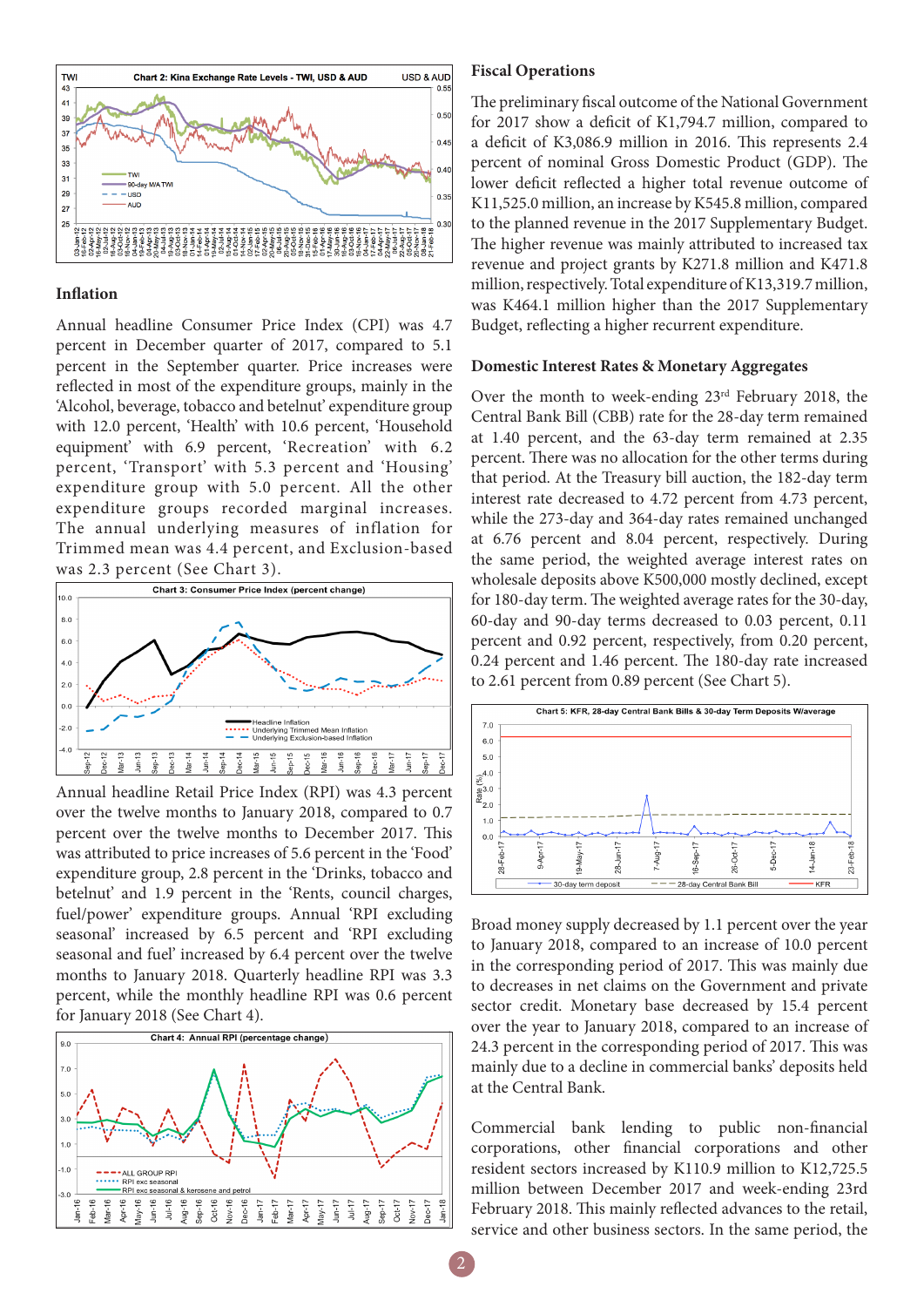weekly average lending by banks increased by 0.7 percent to K12,642.3 million. The commercial bank deposits increased by K115.8 million to K21,226.0 million, reflecting placements mainly by the Government, retail, service, construction, manufacturing, mining and petroleum sectors. Over the year to 23rd February 2018, the weekly average deposits decreased by 1.9 percent to K21,070.6 million.

## **Monetary Policy**

The Bank maintained its policy signalling rate, the Kina Facility Rate (KFR) at 6.25 percent for the month of February 2018.